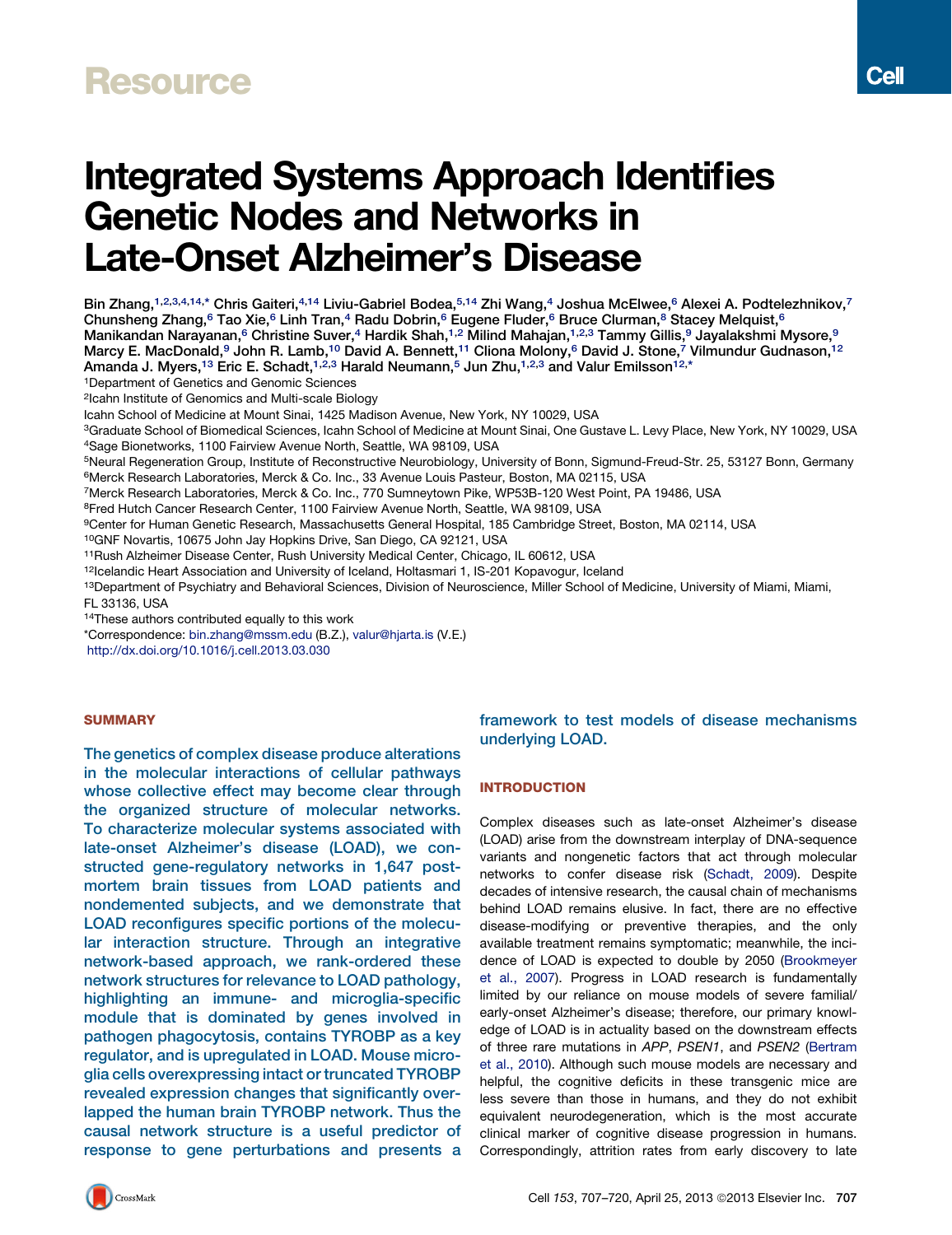drug development have been very high (Schäfer and Kolkhof, 2008).

In contrast to the plethora of potential disease mechanisms detected in humans with LOAD, the search for LOAD-modifying interventions has focused primarily on compounds targeting the amyloid- $\beta$  pathway. Both biological risk factors, often related to vascular health and psychosocial factors (Cechetto et al., 2008; Qiu et al., 2010), as well as genetic susceptibility play a critical role in the underlying pathophysiology of LOAD (Bertram et al., 2010). *APOE* is still the best validated susceptibility gene accounting for at least 30% of the genetic variance in LOAD (Corder et al., 1993). Genome-wide association studies (GWAS) have identified several additional genetic risk loci for LOAD that seem to cluster in patterns that suggest immunity (*CLU*, *CR1*, *CD33*, *EPHA1*, *MS4A4A*/*MS4A6A*), lipid processing (*APOE*, *ABCA7*), and endocytosis (*PICALM*, *BIN1*, *CD2AP*) as important causal biological processes (Bettens et al., 2013). More recently, low-frequency missense variants in *APP* and *TREM2* were found to confer strong protection or elevated risk of LOAD (Guerreiro et al., 2013; Jonsson et al., 2012, 2013). However, the overall contribution of these new common and low-frequency variants to the heritability of LOAD is very small, suggesting that a large fraction of the genetic variance beyond the *APOE* risk still remains hidden. Can we clarify the pathology of LOAD by zooming out to the pathway level to search for emergent risk of many genomic contributions? If so, how can we identify the key causal genes in these pathways?

In light of the complexity and elusiveness of LOAD pathogenesis, new approaches are needed to boost the probability of identifying causal genes and pathways. Recently, we have leveraged the molecular network structure that is reflected in genotypic and gene-expression data to uncover biologically meaningful gene modules involved in the development of complex disease (Chen et al., 2008; Emilsson et al., 2008). Targeting such causal networks in ways that restore them to a normal state has been proposed as a path to treat disease (Schadt et al., 2009), but this potential has never been realized for LOAD. However, the complexity of these networks makes it difficult to distinguish the causal from correlated disease effects or how the causal regulators propagate their effects. To better address this, we constructed molecular networks based on whole-genome gene-expression profiling and genotyping data in 1,647 autopsied brain tissues from hundreds of LOAD patients and nondemented subjects. We identified numerous modules of distinct functional categories and cellular specificity, many showing a massive remodeling effect in the LOAD brain. Next, we applied an integrative network-based approach to rank-order these modules for relevance to LOAD pathology and used a Bayesian inference to identify the key causal regulators of these remodeled networks. For instance, we identified eight causal regulators of the top-ranked immune/microglia module, including *TYROBP* (a.k.a. *DAP12*) as the highest ranking in terms of regulatory strength and differential expression in LOAD brains. We demonstrate through mouse microglia cells overexpressing intact or truncated dominant-negative *TYROBP* that downstream expression changes significantly overlapped the human *TYROBP* brain network. This study presents many of the network advantages useful in identifying

and prioritizing pathways and gene targets involved in the pathophysiology of LOAD.

#### RESULTS

#### Leveraging a Systems Approach to LOAD

We developed and applied an integrative network-based approach to identify modules of genes associated with neurodegenerative disease (Figures 1A–1C). We processed 1,647 autopsied tissues from dorsolateral prefrontal cortex (PFC), visual cortex (VC), and cerebellum (CB) in 549 brains of 376 LOAD patients and 173 nondemented healthy controls (Figure 1A). All subjects were diagnosed at intake, and each brain underwent extensive LOAD-related pathology examination. We note that the known *APOE* genotype exposure was confirmed in the Harvard Brain Tissue Resource Center (HBTRC) sample, showing an odds ratio of 3.74 per copy  $\varepsilon$ 4 allele (p = 4.1  $\times$  10<sup>-13</sup>). Each tissue sample was profiled for 39,579 transcripts representing 25,242 known and 14,337 predicted gene-expression traits, and each subject genotyped for 838,958 unique SNPs (Figure 1A). Unless otherwise noted, gene-expression analyses were adjusted for age and sex, postmortem interval (PMI) in hours, and sample pH and RNA integrity number (RIN). In the overall cohort of LOAD and nondemented brains, the mean  $\pm$  standard deviation (SD) for sample PMI, pH, and RIN were  $17.8 \pm 8.3$ , 6.4  $\pm$  0.3, and 6.8  $\pm$  0.8, respectively. Extensive analysis of the effect of covariates on gene-expression variation in LOAD and nondemented brains was carried out, as shown in Figure S1 (available online) and described in the Extended Experimental Procedures. Here, we used a robust linear regression model for covariate corrections in all our gene-expression analyses (Experimental Procedures). Results of traditional differential expression analysis demonstrate that subsets of genes were up- or downregulated in LOAD (Figure 2A). Consistent with the known progression and regional severity of LOAD pathology (Braak and Braak, 1991), we observed that the PFC region contained the greatest number of differentially expressed genes (Figure 2B). Figure 2C summarizes the clustering or colinearity of the various LOAD pathology traits and age within the HBTRC cohort, resulting in distinct groups of clinical pathology and age as separate clusters. For instance, the number of significant correlations of expression traits to neuropathology like Braak stage within the LOAD patient group was highest in the PFC region (Figure 2D). Given these observations and the fact that PFC is more commonly affected in LOAD than CB and VC (Braak and Braak, 1991), a particular attention was paid to this region in our strategy to rank-order modules for relevance to LOAD. These massive data sets were the basis of further method development with the aim to identify and rank-order network modules and gene targets associated with LOAD pathology (Figures 1A–1C). Results of these various analysis steps are discussed in the sections that follow, and a more detailed description of methods and statistical procedures is found in the Extended Experimental Procedures.

## Remodeling of the Molecular Interaction Structure in LOAD Brains

For simultaneously capturing the intra- and interregional genegene interactions in the LOAD or nondemented state, we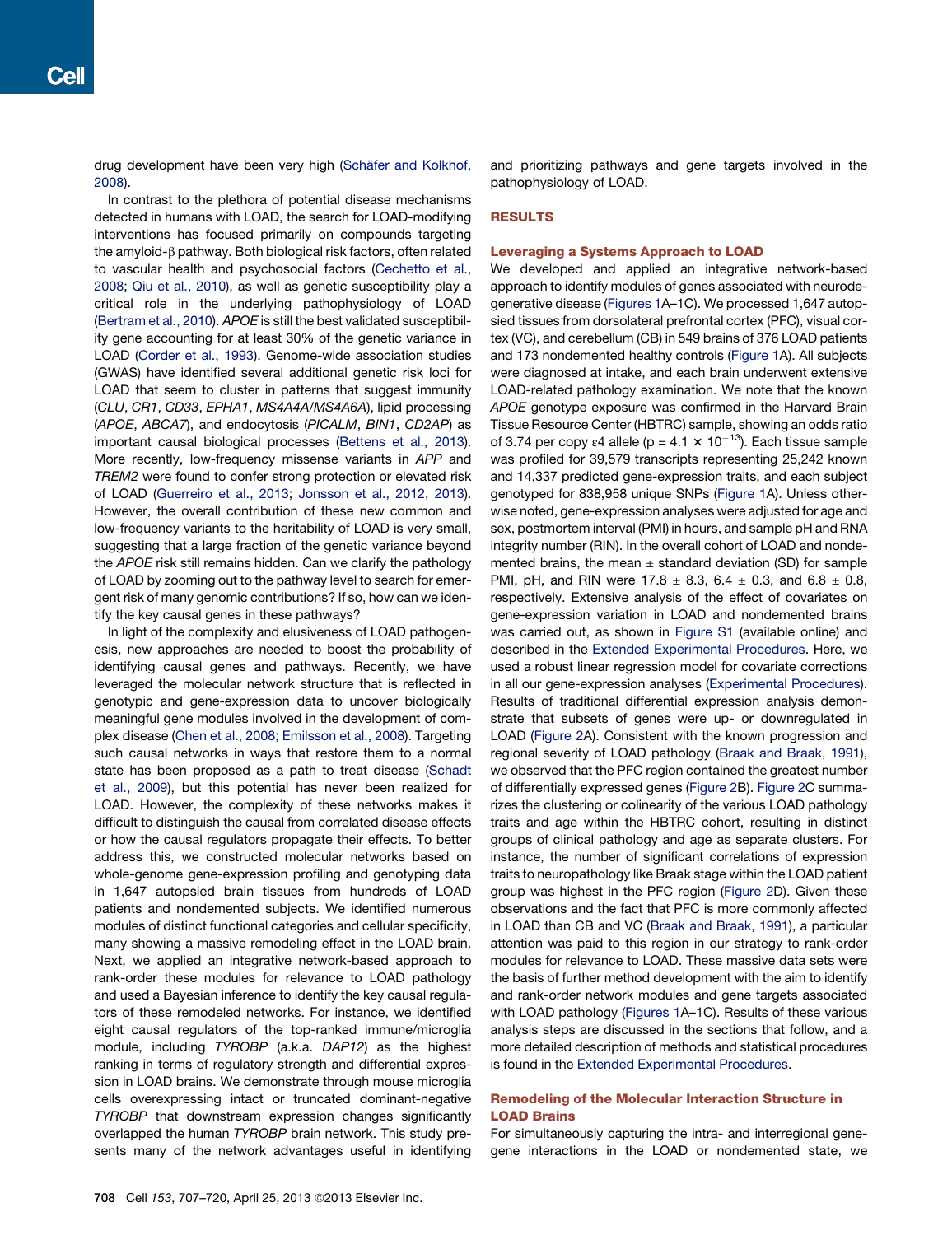

#### Figure 1. Sample Processing and the Integrative Network-Based Approach

(A) Five hundred and forty-nine brains were collected through the Harvard Brain Tissue Resource Center (HBTRC) from 376 LOAD patients and 173 nondemented subjects, and tissues extracted from three brain regions, the commonly affected PFC in LOAD and the less affected VC and CB (1). Each brain went through extensive neuropathology examination, and all tissues were profiled for 39,579 transcripts, and every subject genotyped for 838,958 SNPs (2). These data sets were the basis of the method development in the present study (3).

(B) From the microarray RNA expression data, we identified gene-expression traits showing individual variability in gene-expression traits as per brain region (1). Next we computed the coregulation (connectivity) strength between genes, defined the appropriate connectivity threshold (2), and performed hierarchical clustering analysis to construct the undirected coexpression network (3). Finally, we used brain eSNPs (Q) as causal anchors in the construction of directed Bayesian networks to infer a causal relationship between nodes in the network (4). A variant of the underlying causality-scoring process here can be applied to relationships among thousands of nodes to infer genome-scale networks.

(C) Comparison of LOAD and nondemented networks was performed to explore any effect on the molecular interaction structure associated with the disease. Differentially connected modules in LOAD were investigated for their functional organization (1), module relevance to clinical outcome, as well as the enrichment of brain eSNPs (2). Modules were rank-ordered (this figure does not show the true rank-order) for their strength of the functional enrichment, module correlation to neuropathology, and eSNP enrichment (3).

See also Figure S1 and Table S1.

constructed multitissue coexpression networks consisting of the top one-third ( $n = 13,193$ ) of the most variable gene-expression traits per brain region in individuals donating tissues from all three regions (Extended Experimental Procedures). The multitissue coexpression network in LOAD brains indicated strong structurally segregated regions of the human brain molecular interactome (Figure 3A), consisting of 111 modules and each containing between 30 and 1,446 gene members (Figure 3A), whereas the network generated from nondemented samples

has 89 modules ranging in size from 30 to 2,278 genes. Figure 3B highlights a direct comparison of the two topological overlap matrices corresponding to the LOAD or nondemented associated network for a subset of 16 modules, demonstrating that LOAD reconfigures specific portions of the molecular interaction structure. To analytically detect and quantify this network reorganization across the demented and nondemented states, we developed a metric that we refer to as modular differential connectivity (MDC) (Extended Experimental Procedures). MDC is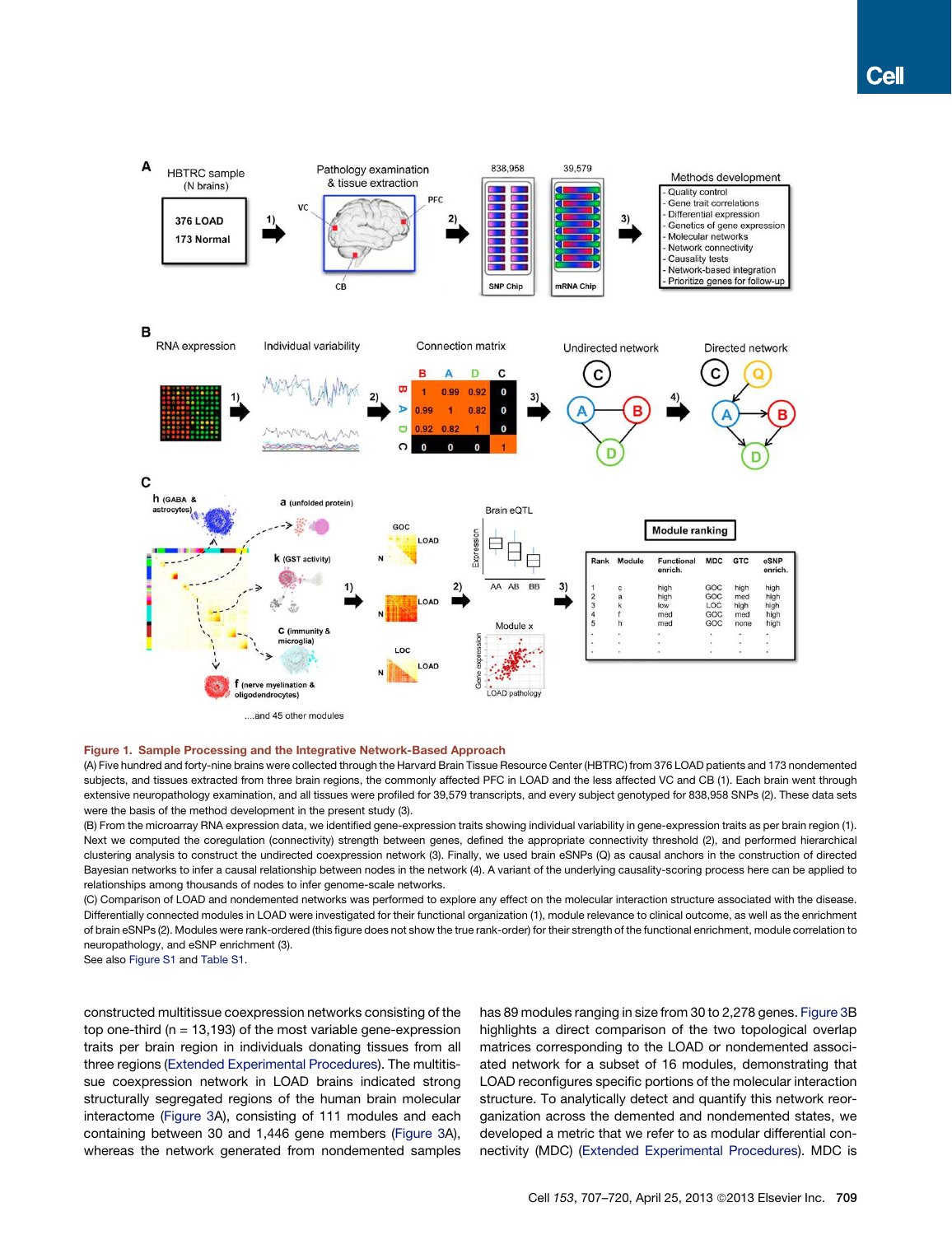

#### Figure 2. Differential Gene Expression in LOAD Brains and Expression Correlation to Braak Stage

(A) The heatplot shows the genes ( $n = 6457$ ), absolute mean-log ratio  $> 1.5$  for each profile, which most significantly differentiate disease status in PFC. The legend to the right shows the arrangement of samples with blue points denoting LOAD (A), and red points denoting nondemented state (N).

(B) The number of differentially expressed genes in LOAD compared with controls per brain region using Bonferroni adjusted  $p < 0.05$  by correcting for the number of probes tested ( $p <$  $2.46 \times 10^{-7}$ ).

(C) Clustering analysis where the rows and columns represent age, and 25 LOAD pathology traits are arranged in a symmetric fashion and sorted by the hierarchical clustering tree of the correlation matrix. The color intensity signifies the correlation strength between two traits (red positive and green negative). AT, atrophy; WMAT, white matter atrophy; EL, enlargement.

(D) Number of genes showing significant expression correlation to Braak stage as measured per brain region using Bonferroni adjusted p < 0.05 by correcting for the number of probes tested  $(p \leq 2.46 \times 10^{-7}).$ See also Table S1.

the ratio of the average connectivity for any pair of modulesharing genes in LOAD compared to that of the same genes in the nondemented state and is a continuous measure ranging from 0 to infinity. This module-centric measure of differential connectivity between the two states is therefore fundamentally different from the gene-centric analysis of previous studies that applied hard cutoffs (Mani et al., 2008). Given the nature of the coexpression network analysis, MDC > 1 indicates gain of connectivity (GOC) or enhanced coregulation between genes, whereas MDC < 1 indicates loss of connectivity (LOC) or reduced coregulation between genes. In extreme cases where MDC >>1, e.g., the glutathione transferase (GST) module (Figure 3B), or MDC << 1, e.g., the nerve myelination module (Figure 3B), the corresponding genes do not form a coherent cluster in the nondemented state or LOAD, respectively. Thus, new modules are created in LOAD, whereas in other cases, a portion of the network is completely disrupted. The statistical significance of the MDC metrics was computed through the false discovery rate (FDR) procedure as described in the Extended Experimental Procedures. Based on 10% FDR, 54% of all modules showed GOC, whereas 4.5% of modules exhibited LOC. The structures of the remaining 41.5% of the modules were found to be conserved across the LOAD and nondemented states by this MDC measure. We note a negligible overlap of only 6% between signatures of differential connectivity and standard differential gene expression in LOAD brains, implying that the observed disruption in coregulation of genes reflects a previously untapped marker of LOAD neuropathology.

## Functional Organization of the Network and Its Relevance to LOAD Pathology

As observed in previous network-based studies (Chen et al., 2008; Emilsson et al., 2008; Zhang and Horvath, 2005), we find that brain gene expression is organized into modules of distinct functional categories (Figure 3C). Overrepresentation of canonical pathways and biological processes in modules was measured through Fisher's exact test (FET) and corrected for number of modules and functional categories tested. Figure 3C highlights significant overrepresentation of functional categories in modules showing GOC, LOC, or conserved connectivity and containing at least 50 genes. The multifactorial basis of LOAD neuropathology involves biological processes active in both the central nervous system (CNS) and the metabolic and vascular peripheral system that have often progressed silently for many years (Huang and Mucke, 2012; Murray et al., 2011). In fact, we find that multiple functional categories, including the immune response, unfolded protein, vascular system, extracellular matrix, neurogenesis (brain development), glucose homeostasis, synaptic transmission, and olfactory sensory perception categories in the GOC modules, are highly enriched in the LOAD-associated modules (Figure 3C), whereas the LOC modules are enriched for genes involved in nerve myelination, cell cycle,  $\gamma$ -aminobutyricacid (GABA) metabolism, and neurotrophin signaling (Figure 3C). Many of these functional categories have previously been implicated in LOAD and/or CNS-related function (Ansari and Scheff, 2010; Cechetto et al., 2008; Dodel et al., 2003; Luchsinger, 2008; Morawski et al.,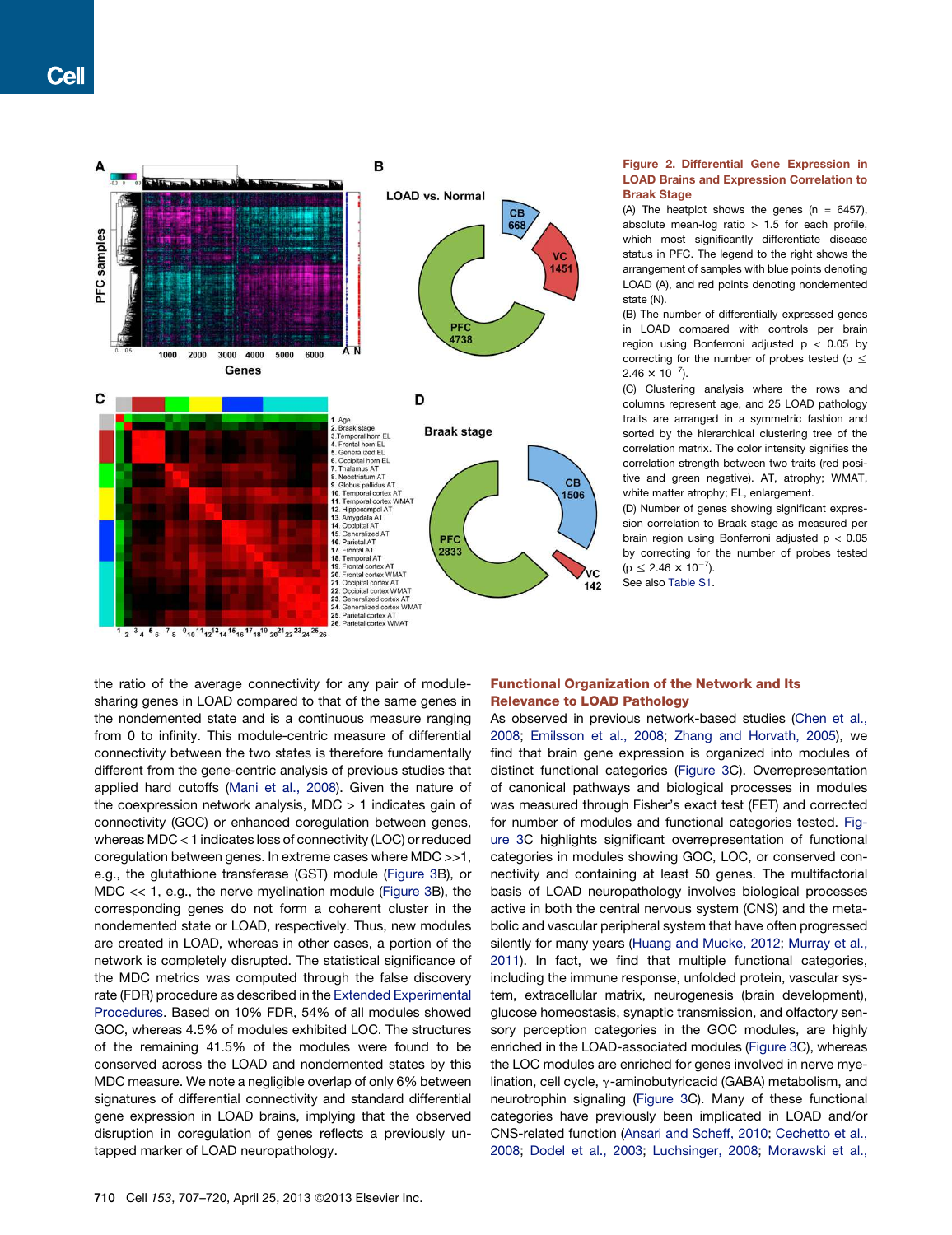2012; Schiffman et al., 2002), again reinforcing the complex multifactorial basis of the underlying pathophysiology. The functional categories enriched in the conserved modules included ''muscle contraction'' (actin-related system), coated vesicle, cadherin, and zinc ion metabolism (Figure 3C).

CNS cell-type-specific gene signatures, from the Allen Brain Atlas (http://www.brain-map.org/), were enriched in distinct network modules as previously observed (Oldham et al., 2008): neurons in the synaptic transmission modules (11-fold,  $p = 3.7 \times 10^{-24}$ ), astrocytes in the GABA biosynthesis module (22 fold,  $p = 1.5 \times 10^{-15}$ ), oligodendrocytes in the nerve myelination module (30 fold,  $p = 2.5 \times 10^{-30}$ ), choroid plexus cell types in the extracellular matrix module (35 fold,  $p = 3.9 \times 10^{-15}$ ), and microglia signatures responding to amyloid- $\beta$  treatment (Walker et al., 2006) in the immune module (10-fold,  $p = 4.5 \times 10^{-20}$ ) (Figure 3C). In contrast to the GOC and LOC modules, conserved modules were not enriched for any CNS-specific cell types (Figure 3C). Pathways enriched in the brain modules and not previously implicated in LOAD may therefore represent novel disease mechanisms including, for instance, the glucuronosyl transferase activity and the dynein complex (Figure 3C). Moreover, the comprehensive representation of gene-gene interactions in the LOAD-associated networks can uncover novel gene members in pathways already implicated in LOAD, thus allowing us to work out a known pathologic mechanism in more detail than ever before. In summary, the immune module shows the statistically most significant functional enrichment of all modules (Figure 3C) and as such may have a more comprehensive representation of its respective pathway members.

Table S1 contains extensive information regarding the functional enrichment and gene membership of modules containing at least 50 unique gene symbols. We highlight some specific findings of interest from Figure 3C: (1) The enrichment of pathways related to olfactory sensory perception in a LOAD-associated module is of interest given that the processing of olfactory function is affected in subjects who are genetically at risk of developing LOAD long before the symptoms of dementia are manifested (Schiffman et al., 2002). (2) The *APOE* transcript is located in the LOC module enriched for astrocyte signatures and GABA metabolism, consistent with the observation that astrocytes are the major source of APOE in the CNS (Boyles et al., 1985). The close connectivity of *APOE* and GABA metabolism in the brain network may therefore have some bearing on the observation that GABA interneuron dysfunction is particularly severe in *APOE4* carriers (Li et al., 2009). (3) The previously identified macrophage-enriched metabolic network (MEMN) in peripheral tissues and strongly supported as causal for a number of metabolic and vascular traits related to obesity, diabetes, and heart disease (Chen et al., 2008; Emilsson et al., 2008) is remarkably enriched within the brain immune/microglia module (3.9-fold,  $p = 2.4 \times 10^{-46}$ ). This is of interest given the strong epidemiological evidence for metabolic- and vascular-based exposure on LOAD (Huang and Mucke, 2012; Murray et al., 2011). (4) The postsynaptic density proteome in the human neocortex of 748 proteins overrepresented with risk loci known to underlie cognitive, affective, and motor phenotypes (Bayés et al., 2011) is significantly enriched in the synaptic transmission module (3-fold,  $p = 1.6 \times 10^{-32}$ ). It is still unclear how and which of these different biological processes mentioned above interact to affect LOAD; however, it is likely that only a few downstream mechanisms on which many diverse effects converge are causally related to LOAD (Huang and Mucke, 2012; Murray et al., 2011). The accumulated data show a strikingly coherent organization of molecular processes in the LOAD-associated network.

The coexpression network structure, its changes between nondemented and LOAD brains, and the genetic loci responsible for the expression covariation behind these networks collectively reflect molecular processes associated with LOAD. By linking the network modules to clinical outcome or LOAD neuropathology via a multiple regression analysis (Extended Experimental Procedures), we can infer key molecular processes associated with LOAD. A covariance matrix of the average expression correlation (|r|) between 49 modules, comprised of at least 100 probes, and 25 LOAD-related traits is shown in Figure 4A. We performed principal component analysis (PCA) to estimate the module-trait correlation and used the FDR method to assess the significance (see Extended Experimental Procedures). Of all modules, the immune/microglia showed correlation to the greatest number of LOAD-related neuropathology traits (Figure 4B). Expression of the PFC immune/microglia module correlated to atrophy levels in multiple brain regions, including frontal cortex  $(r = 0.27,$  FDR = 0.018) and parietal  $(r = 0.20,$  $FDR = 0.016$ ), temporal ( $r = 0.19$ ,  $FDR = 0.022$ ), and neostriatum regions ( $r = 0.28$ , FDR =  $3.3 \times 10^{-9}$ ), as well as ventricular enlargement (*r* = 0.17, FDR = 0.031). Several modules, however, showed correlation to a more restricted type of neuropathology, including the modules characteristic for the glucuronosyl transferase correlated to Braak stage ( $r = 0.18$ , FDR =  $9.8 \times 10^{-5}$ ), NAD(P) homeostasis to Braak stage  $(r = 0.25, FDR = 1.4 \times$  $10^{-7}$ ), neurogenesis to ventricular enlargement ( $r = 0.19$ , FDR = 5.1  $\times$  10<sup>-5</sup>), and GST to ventricular enlargement ( $r = 0.22$ , FDR =  $4 \times 10^{-6}$ ). The significance of functional enrichment in modules and the number of neuropathology traits correlated with modules were considered important criteria in rankordering modules for their potential to affect LOAD.

## Bayesian Networks and the Immune Module as an Effector in LOAD

Causal probabilistic Bayesian networks were constructed and used as an alternative approach to delineate potential regulatory mechanisms. In order to establish a causal relationship or dependency between nodes in the network, we constructed a directed probabilistic Bayesian network through the application of brain *cis* expression (e)SNPs as causal anchors. Because *cis*eSNPs are in linkage disequilibrium (LD) with causal variants that affect the expression levels of a neighboring gene or they are the causal variant themselves, they serve as an excellent source of natural perturbation to infer causal relationships among genes and between genes and higher-order phenotypes like disease (Chen et al., 2008; Emilsson et al., 2008). We detected a total of 11,318 unique *cis*-eSNP transcripts in the three brain regions, at FDR of 10% (Figure S2A), which is the largest number of brain eSNP transcripts detected to date in a single study (Webster et al., 2009). The methodology to identify *cis*- and *trans*-eSNPs is detailed in Extended Experimental Procedures, whereas Table S1 lists all *cis*- and *trans*-acting eSNPs detected in the present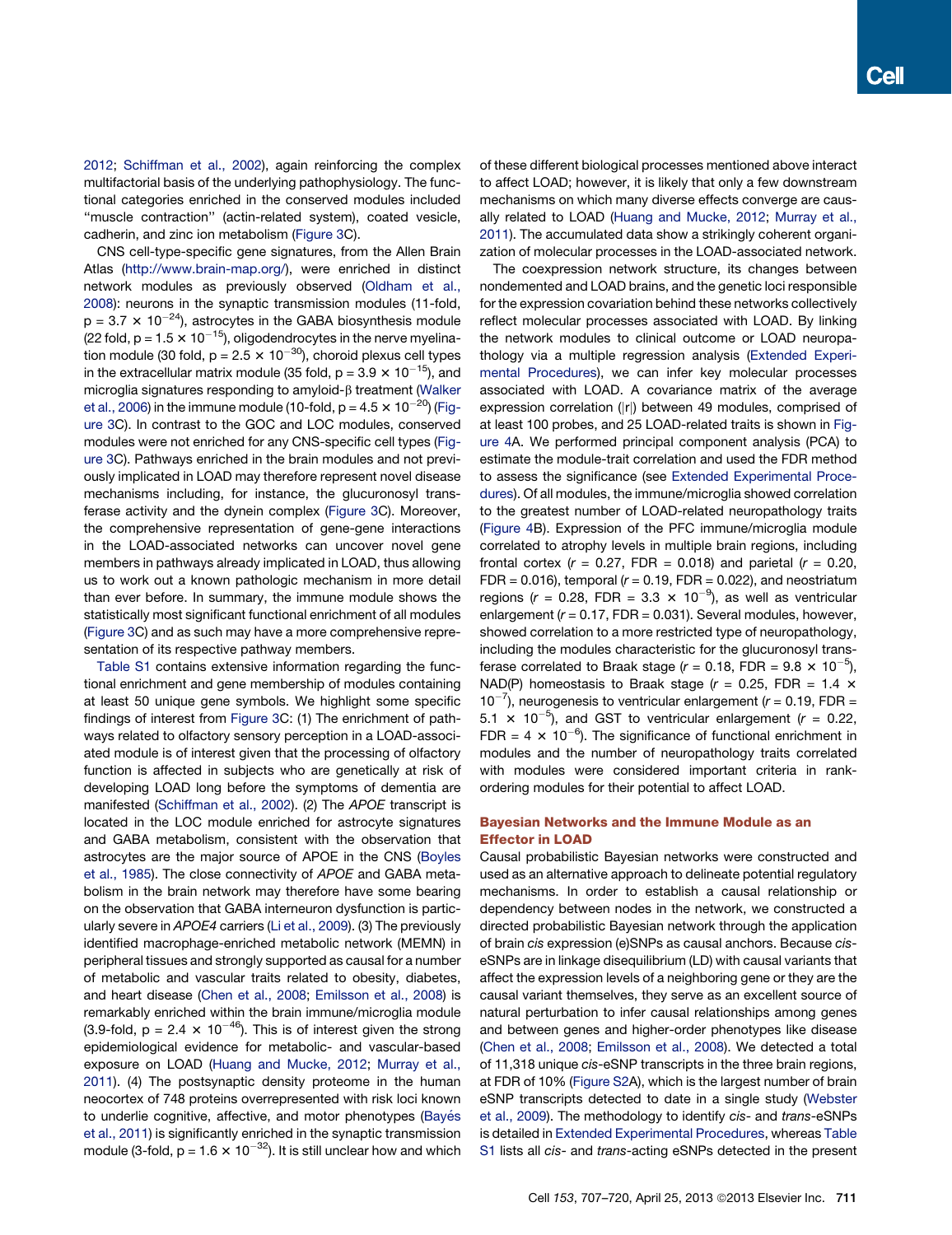А

- **TENTE**
- Multi-tissue co-expression network in LOAD brains  $\,$  B  $\,$  Comparison of the network structure between LOAD and normal brains





## Figure 3. Multitissue Gene Coexpression Network in LOAD Brains

(A) The topological overlap matrix (TOM) plot corresponds to the LOAD multitissue coexpression network. The rows and columns represent the same set of the top one-third (13,193) of the most variably expressed genes in each of the three brain tissues and states, expressed in a symmetric fashion and sorted by the hierarchical clustering tree of the LOAD network.

(B) Individual TOM covariance matrices of 15 differentially connected and one conserved modules in LOAD (the upper right triangle of each module) versus that in the nondemented state (the lower left triangle of each module). Differential connectivity (MDC) and FDR estimate is specified in each panel in parenthesis (MDC, FDR).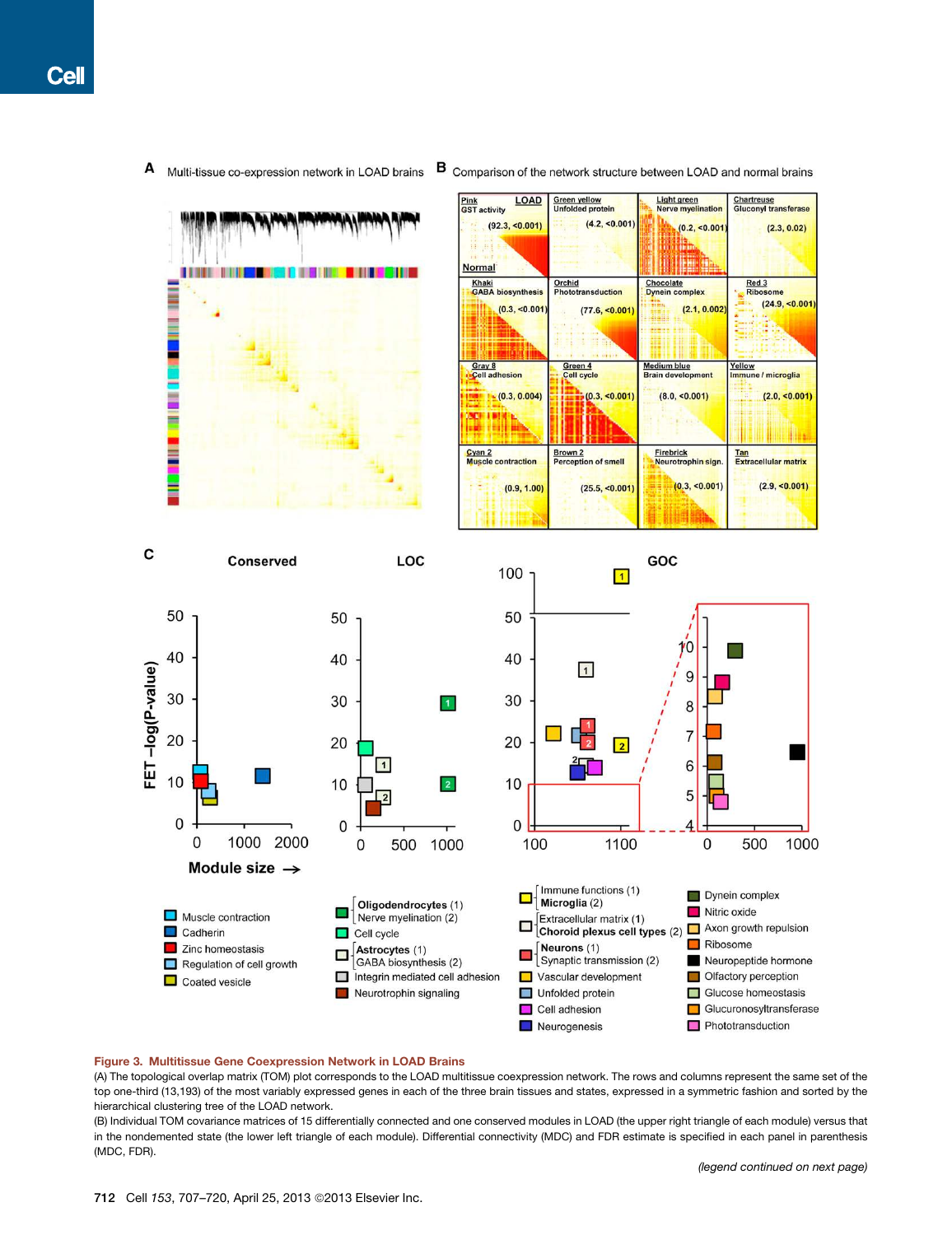study at FDR of 10%. There was between 70% and 80% sharing of *cis*-eSNP transcripts across different brain regions, and 37% overlapped all brain regions (Figure S2A). Importantly, we find a variable and often strong enrichment of brain eSNPs in many of the LOAD-associated modules compared to all probes on the array, suggesting the possibility that these variants determine the differential connectivity observed in LOAD. For instance, in the PFC region (Figure 4C), there were five modules showing significant enrichment for *cis*-eSNPs, including the unfolded protein (3.8-fold,  $p = 3.8 \times 10^{-81}$ ), nerve myelination (2.5-fold,  $p = 2.9 \times 10^{-40}$ ), immune function (2.2fold,  $p = 4.3 \times 10^{-30}$ ), GABA metabolism (2.7-fold,  $p = 2.3 \times 10^{-30}$  $10^{-13}$ ), and extracellular matrix (1.6-fold, p = 2.3  $\times$  10<sup>-7</sup>) modules (Figure 4C). The enrichment of *cis*-eSNPs in the differentially connected LOAD modules in the VC and CB regions is shown in Figure S2B. For the present study, however, a particular attention was paid to the *cis*-eSNPs for their applicability as priors in the construction of Bayesian networks (Extended Experimental Procedures and schematic Figure S3).

We constructed Bayesian networks for each coexpression module. Although many of the LOAD-associated network modules are of potential interest, the reconstruction of the Bayesian network for the immune/microglia module is highlighted given that it has the strongest disease association based on clinical covariates and network-associated properties: (1) significant differential connectivity of the cortex-specific immune modules in LOAD (MDC between 49% and 100% GOC at FDR  $<$  0.001); (2) the immune/microglia module showed the most significant enrichment of functional categories; (3) the highest degree of gene-expression correlation to several measures of LOAD neuropathology; (4) the PFC version of the module was highly enriched for brain eSNPs. To increase the predictive power of inflammation-related regulatory networks, we further built up the directed Bayesian network for the inflammation modules derived from the individual brain regions. Figure 5 highlights the interactions within and between the five predominant immunologic families in the PFC-based putative microglia module. To generate this roadmap to the complex structure of the immune/microglia module, genes that were not direct members of one of these five core pathways were assigned to the family with which they have the greatest number of causal interactions. The immune module was dissected into five families representing functional immune pathways that were labeled according to their main function as ''complement,'' ''Fc'' for Fc-receptors, ''MHC'' for major histocompatibility complex, ''cytokines'' for cytokines/chemokines, and ''toll-like'' for toll-like receptors (Figure 5).

## Highlighting the Microglia Pathway with TYROBP as Causal Regulator

The Bayesian inference enabled us to compute the causal regulators of the differential connectivity in individual modules, defined as the genes controlling many downstream nodes in the respective network (see Extended Experimental Procedures). The causal regulators of the highest scoring immune/ microglia module were rank-ordered based on the number of downstream nodes, i.e., the power of regulating other genes, as well as differential expression in LOAD brains. Here, we used a combined score as  $G_j = \prod_i g_{ji}$ , where,  $g_{ji}$  is the discriminant value of a *j* in the case *i* and is defined as  $(\max_i (r_{ji}) + 1 - r_{ji}) / \sum_j r_{ji}$  (Duda et al., 2000). In comparison to the average gene/node in a given network, the causal regulators are expected to have a stronger effect on the clinical outcome as they direct the expression of a significant portion of the network module they reside in. The size of the gene membership for the different regional-specific immune modules ranges from 386 in CB to 1,108 in the PFC, with 247 of the genes in the CB detected in all regions ( $p = 1 \times 10^{-19}$ ). The identity of the key causal regulators is somewhat variable across each brain-regional version of the microglia module of which *CTSC*, *HCK*, *TYROBP*, *SERPINA1*, *S100A11*, *LY86*, *DOCK2*, and *FCER1G* were common to all immune modules, regardless of brain region. Through the combined ranking score based on regulatory strength and differential expression in PFC of LOAD brains, *TYROBP* scored the highest (Figure S4A). Table 1 lists the 20 top-ranking PFC modules and their respective key causal regulators. Expression of *TYROBP* is restricted to cells involved in the innate immunity, including the microglial cells in the brain (Schleinitz et al., 2009). Here, *TYROBP* was significantly upregulated in LOAD brains in the HBTRC sample (1.18-fold,  $p = 0.028$ ), and the direction of this effect was replicated (1.17-fold, p = 5.1  $\times$  10<sup>-5</sup>) in an independent multicenter cohorts study (see Extended Experimental Procedures and Figure S4B). Additionally, we observed a progression of *TYROBP* expression changes across mild cognitive impairment (MCI) in the replication study (Figure S4B). Estimating what constitutes a ''large'' or ''small'' change in geneexpression levels is challenging in microarray analyses. We note, however, that *TYROBP* was the 124<sup>th</sup> most differentially expressed probe out of 48,803 probes assayed in the replication study cohort. Moreover, *TYROBP* was more differentially expressed in LOAD brains than the classical markers of microglia, *AIF1* and *CD68*, indicating that there was not a relative downregulation of TYROBP despite elevated microgliosis in LOAD brains (Perry et al., 2010).

The majority of the common causal regulators were located either in the ''Fc'' pathway and associated/clustered genes (*HCK*, *SERPINA1*, *S100A11*, *DOCK2*, and *FCER1G*) or the ''complement'' pathway (*TYROBP*) in the immune/microglia network (Figure 5). Recent reports (we note that our submission predates these reports) show a striking association of a low-frequency DNA variant in *TREM2* to LOAD (Guerreiro et al., 2013; Jonsson et al., 2013). More specifically, TREM2 is known to associate and signal via TYROBP, the key regulator of the immune/microglia network activated in LOAD. Thus, our data-driven, networkbased approach places both *TREM2* and *TYROBP* in a gene network that literally unifies them with previous top GWAS risk

<sup>(</sup>C) Significant (FET p value after correcting for number of modules and functional categories/pathways tested) enrichment of functional categories in conserved modules (left most panel), LOC modules (center panel), or GOC modules (right most panel). The y axis represents the -log(p value) of enrichment, whereas the x axis denotes the number of genes per module. Each module contains at least 50 unique gene symbols. See also Table S1.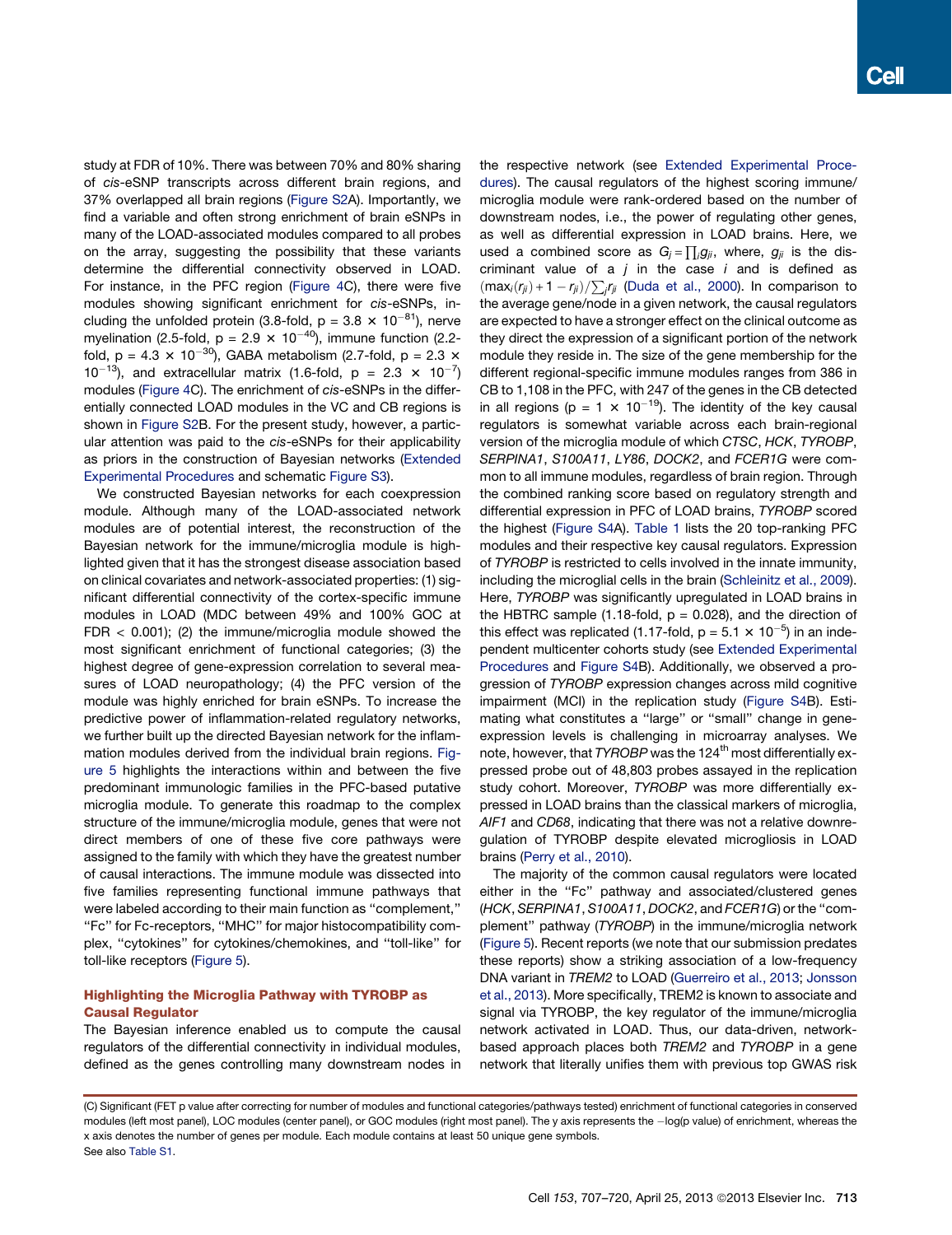

#### Figure 4. Module Relevance to LOAD Pathology and Enrichment of Brain eSNPs

(A) A heatmap of the correlations (jrj) between 49 module principal components (PCs) and 25 LOAD-related neuropathology traits. These modules contain at least 100 probes. AT, atrophy; WMAT, white matter atrophy; EL, enlargement.

(B) Number of significant module-dependent correlations to LOAD-related neuropathology of all differentially connected modules with at least 100 members and showing significant correlation to at least a single neuropathology trait (see Extended Experimental Procedures). The total number of traits associated with a module was used to rank-order modules for relevance to LOAD pathology.

(C) We tested the enrichment of brain eSNPs in the differentially connected modules of the multitissue coexpression network in LOAD as per brain region. Here we present a significant enrichment of brain eSNPs in many of the PFC modules. We used the FET analysis to access the significance of the overlap between each module and *cis*-eSNPs, correcting for the number of modules tested. See also Figure S2 and Table S1.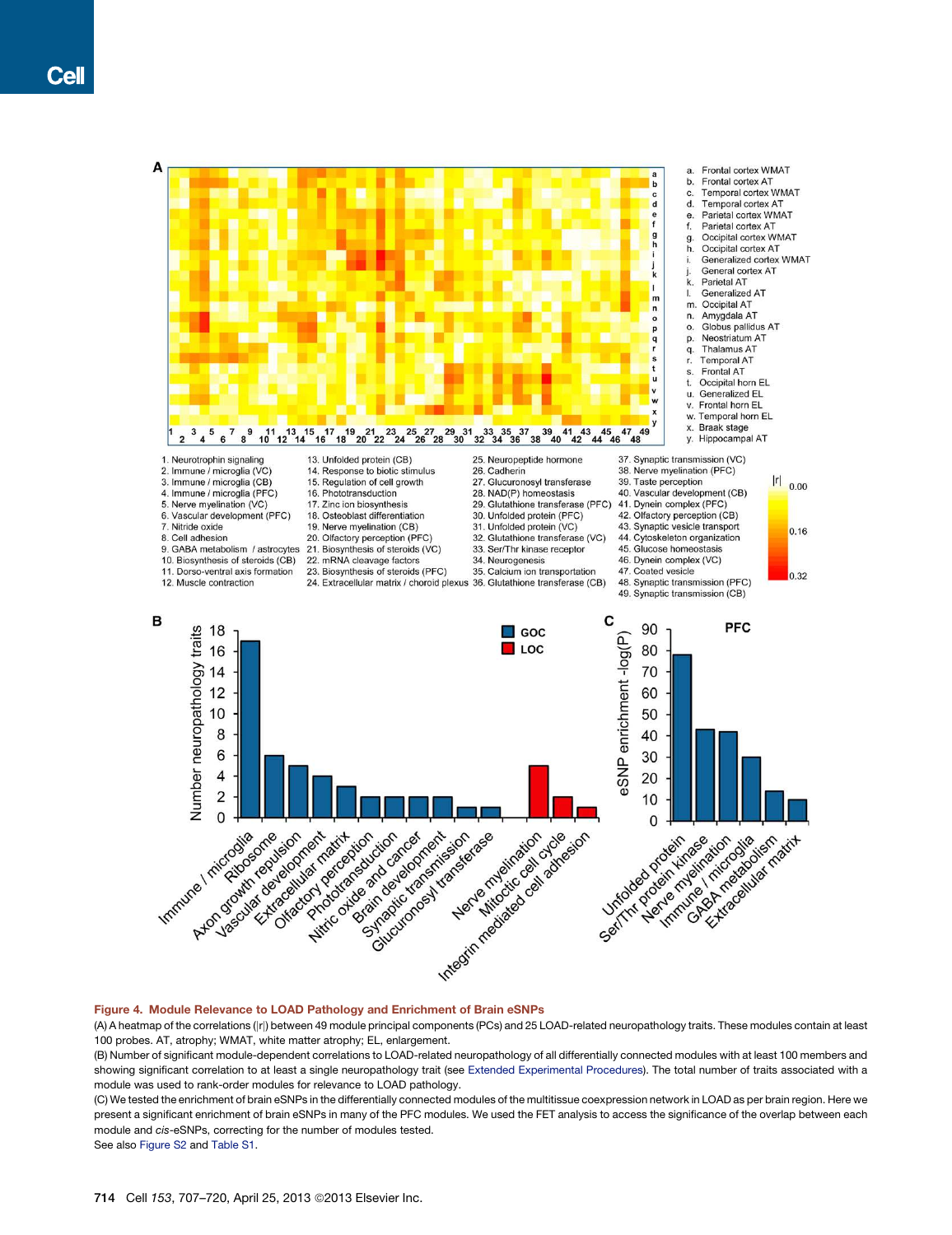

#### Figure 5. The Bayesian Brain Immune and Microglia Module

A module that correlates with multiple LOAD clinical covariates and is enriched for immune functions and pathways related to microglia activity (PFC module shown). (Inner networks) The PFC module is enriched in genes that can be classified as members of the complement cascade (''complement''), toll-like receptor signaling ("toll-like"), chemokines/cytokines ("chemokine"), the major histocompatibility complex ("MHC"), or Fc-receptor system ("Fc"). The direction and strength of interactions between these pathways are collected across all gene-gene causal relationships that span different pathways. The minimum line width corresponds to a single interaction (MHC to toll-like) and scales linearly to a maximum of 17 interactions (Fc to complement). (Outer networks) Each color-coded group of genes consists of the core members of the different families and genes that are causally related to a given family. Core family members of each pathway are shaded darkly, whereas square nodes in any family denote literature-supported nodes (at least two PubMed abstracts implicating the gene or final protein complex in LOAD or a model of LOAD). Labeled nodes are either highly connected in the original network, literature-implicated LOAD genes, or core members of one of the five immune families. Node size is proportional to connectivity in the module. See also Figure S5.

loci including *MS4A4A*, *MS4A6A*, and *CD33* (Figure 5). These new results provide exciting convergent evidence for the specific microglia network that we had directly implicated as activated in LOAD and reinforce the potential causality of this pathway in LOAD pathology. In fact, the dissection of the immune/microglia module into distinct families and key causal regulators points toward an important function of the microglia pathways involving genes of the ''complement'' and/or ''Fc'' network clusters.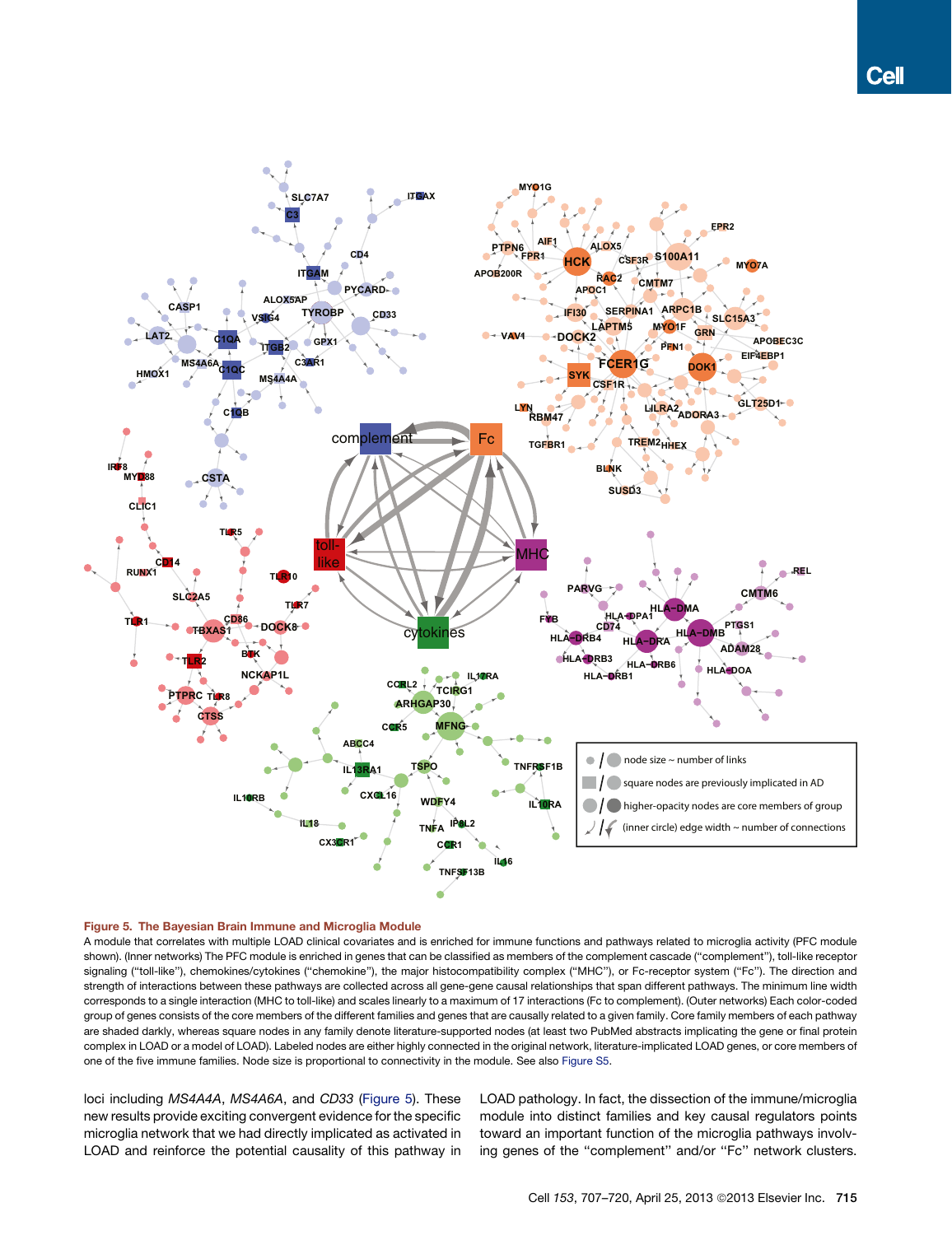| Table 1. Top 20 Modules in PFC Ranked for Relevance to LOAD Pathology |                |                                               |             |                   |                                            |
|-----------------------------------------------------------------------|----------------|-----------------------------------------------|-------------|-------------------|--------------------------------------------|
| Module                                                                | Rank           | Top Functional and Cellular Category          | N PFC Genes | <b>MDC</b>        | Highlighted Causal Regulators <sup>a</sup> |
| Yellow                                                                | $\mathbf{1}$   | immune and microglia                          | 1,102       | 1.49              | TYROBP, DOCK2, FCER1G                      |
| <b>Pink</b>                                                           | $\overline{2}$ | glutathione transferase                       | 113         | 92.67             | GSTA4, ABCC2, TIMELESS                     |
| Gray 1                                                                | 3              | cell junction                                 | 51          | 0.82 <sup>b</sup> | ACBD5, LMAN1, MLL3S                        |
| Seashell                                                              | $\overline{4}$ | coated vesicle                                | 278         | 1.29 <sup>b</sup> | KIFAP3, PCTK2, SNCA                        |
| Red 3                                                                 | 5              | ribosome                                      | 50          | 24.93             | RPS27, RPS18, PCBP2                        |
| Green yellow                                                          | 6              | unfolded protein                              | 721         | 4.50              | STIP1, HSPA1A, DOPEY1                      |
| Red                                                                   | $\overline{7}$ | nerve myelination and oligodendrocytes        | 987         | 0.68              | ENPP2, PSEN1, GAB2                         |
| Gold 2                                                                | 8              | axon growth repulsion                         | 80          | 3.27              | TUBB4, ACTL9, ACTG1                        |
| Tan                                                                   | 9              | extracellular matrix and choroid plexus cells | 700         | 2.88              | SLC22A2, AGTR1, ZIC2                       |
| Gold 3                                                                | 10             | dynein complex                                | 67          | 12.12             | TEKT1, FANK1, HYDIN                        |
| Light yellow                                                          | 11             | mRNA cleavage                                 | 96          | 6.01              | MED6, STATIP1, SFRS3                       |
| Brown 2                                                               | 12             | olfactory perception                          | 77          | 25.51             | PPP2R5A, C1ORF143, RNASE11                 |
| Dark cyan                                                             | 13             | steroid biosynthesis                          | 110         | 1.39 <sup>b</sup> | LAMP2, P2RX7, MID1IP1                      |
| Khaki                                                                 | 14             | <b>GABA</b> biosynthesis and astrocytes       | 267         | 0.29              | GJA1, STON2, CST3                          |
| Grey 60                                                               | 15             | Ser/Thr kinase receptor                       | 495         | 4.64              | CREBBP, ABCC11, MDGA1                      |
| Purple                                                                | 16             | synaptic transmission and neurons             | 805         | 1.22              | SNAP91, BSN, GLS                           |
| Green 4                                                               | 17             | cell cycle                                    | 50          | 0.33              | DTL, UBE2C, BUB1                           |
| Honey dew                                                             | 18             | muscle contraction                            | 128         | $1.10^{b}$        | RFX4, DGCR6, AQP4                          |
| Red 2                                                                 | 19             | zinc homeostasis                              | 83          | 1.17 <sup>b</sup> | MT1M, MT1JP, MT1P3                         |
| <b>Beige</b>                                                          | 20             | glucose homeostasis                           | 95          | 12.64             | AMPD1, EGR2, PDGFB                         |

This table lists the top 20 rank-ordered modules consisting of at least 50 genes from PFC, or if majority of genes are from PFC in mixed modules with a total of 50 genes or more. See also Table S1 and Figure S4.

<sup>a</sup>Selected set of maximum three causal regulators per module.

<sup>b</sup>MDC FDR > 10% and therefore not considered significant.

Figure S5 (genes marked in red) highlights many of the key genes in the pathogen phagocytosis pathways found in the immune/ microglia module. It is notable how comprehensive representation of specific signal transduction pathways is observed within the two immune families of this module. The strategic network position of *TYROBP* as a causal regulator of many genes mirrors its bottleneck position in several microglia activation-signaling cascades. Extrapolating from this data-driven interaction, it is possible that *TYROBP* may be associated with neuronal pruning activity of the complement system that may be reawakened in LOAD via amyloid- $\beta$  and tau aggregates (Perry et al., 2010). In this manner, the network structure can become a data-driven hypothesis generator for disease-relevant interactions.

## Structure of Causal Networks Guides Differential Expression in a Distance-Dependent Manner

To test our prediction that *TYROBP* can direct LOAD-associated gene networks, we contrast both the molecular function and genome-wide effects of *TYROBP* with those predicted by the structure of causal networks inferred from human LOAD brains. For this, microglia cells derived from mouse embryonic stem cells were genetically modified by lentiviral vectors to overexpress either full-length or a truncated version of *Tyrobp* that lacks both intracellular immunoreceptor tyrosine-based activation motif (ITAM) motifs (Extended Experimental Procedures and Figure S6). To assess the genome-wide gene-expression changes in response to the perturbation of *Tyrobp*, we derived

gene-expression data from the RNA sequencing of mouse microglia cell lines overexpressing (1) vehicle, (2) the full-length *Tyrobp*, or (3) dominant-negative truncated *Tyrobp*. We identified 2,638 and 3,415 differentially expressed genes for the overexpression of full-length *Tyrobp* and truncated *Tyrobp*, respectively (Table S1), at FDR  $<$  2.5%. Roughly one-third (858 to 1,092) of these genes are found in the most variable gene set in the brain data set used for the network reconstruction. The PFC variant of the human immune/microglia module was highly enriched for genes that are differentially expressed in the full-length or truncated *Tyrobp* experiments ( $p < 1$   $\times$  $10^{-15}$ ) (Figure 6A). We projected results of RNA-sequencing experiments onto a large Bayesian brain network of  $\sim8,000$ nodes that contains the microglia module as well as many other modules. In this large network, we could track differential expression of genes that are predicted to be downstream of *TYROBP* at various network path distances (Figure 6B). The highest predictive power for differential expression is in the primary neighborhood of the perturbed gene, and this power decreases for genes that are farther away in the network. The enrichment for differentially expressed genes in the network neighborhood of *TYROBP* and strong negative correlation between the fraction of confirmed targets and path distance  $(r = -0.82, p = 4 \times 10^{-7})$  (Figure 6B) show that our causal network structure is a significant and useful predictor of response to gene perturbations, even in a challenging crossspecies setting. Thus, both the structure and direction of links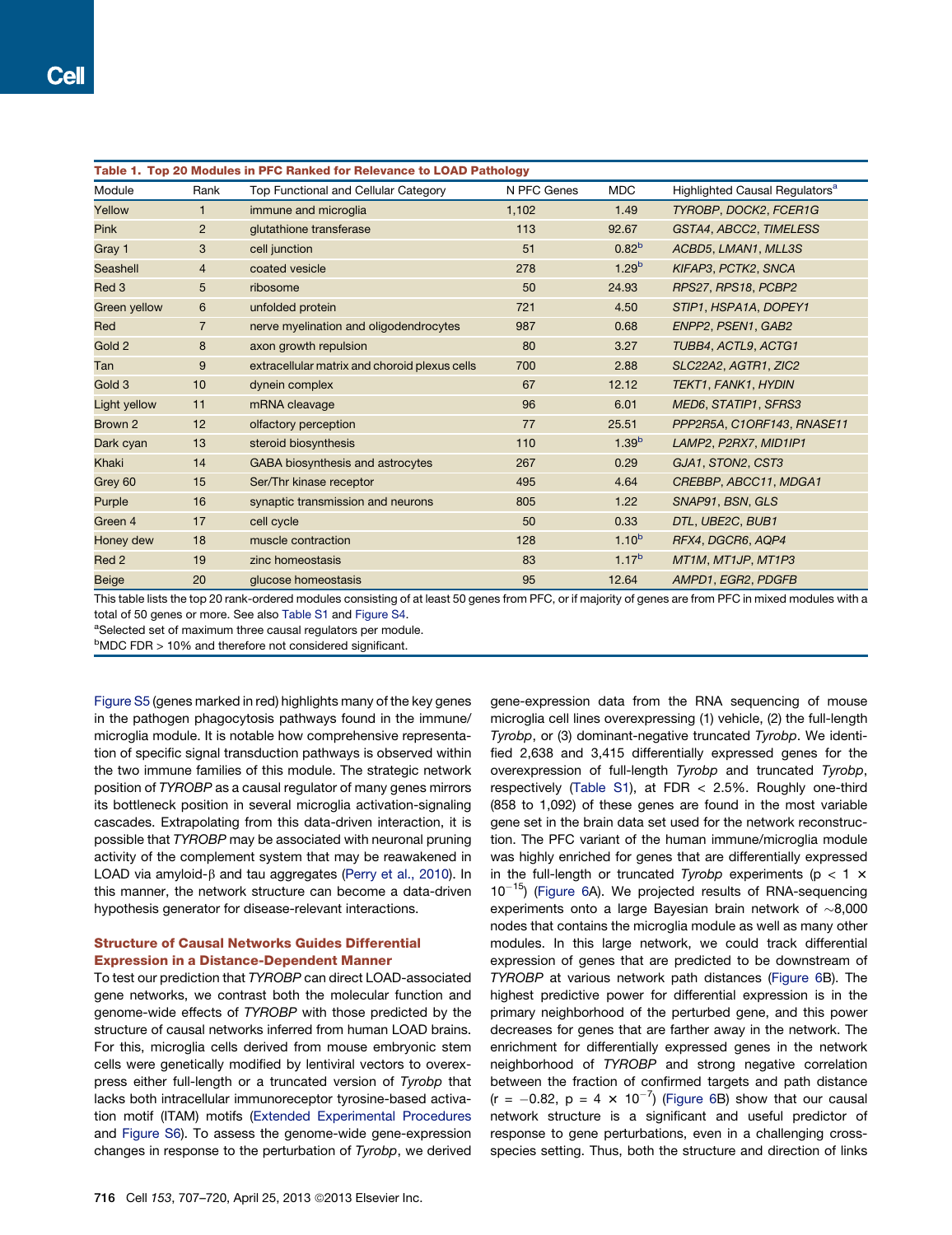

Distance from TYROBP in global Bayesian network (steps)

## in these causal networks provide significant information on the effects of complex signal transduction mechanisms.

The inferred network structure has significant predictive power for nodes that are several links away from *TYROBP*. We studied the enrichment of functional categories in the gene sets responding to the *Tyrobp* perturbation experiments and applied Bonferroni-corrected p values for statistical significance (Extended Experimental Procedures). Approximately 99% of the differentially expressed genes from the microglia overexpressing intact *Tyrobp* were downregulated compared to the control vehicle. This set was enriched for genes involved in RNA metabolism (p = 6.2  $\times$  10<sup>-5</sup>) and cell-cycle mitosis (p = 2.7  $\times$  10<sup>-3</sup>). In the microglia cells overexpressing the dominant-negative truncated *Tyrobp*, 2,856 upregulated genes were enriched for the vacuole/autophagy (p =  $1.7 \times 10^{-8}$ ) and mitochondrion (p = 4.6  $\times$  10<sup>-4</sup>), whereas 559 genes involved in

Figure 6. Structure of Causal Networks Guides Differential Expression in a Distance-Dependent Manner

(A) Within the microglia module, we show all genes that receive direct or indirect causal inputs to/from *TYROBP*. Genes that were differentially expressed in either full-length or truncated *Tyrobp* experiments are circled (p value  $<$  0.05, n = 4/4/4 for control/truncated/full-length RNA-sequenced samples). Possible reasons for differentially expressed (DE) predicted upstream genes are mouse-human network differences, network inaccuracy, or presence of feedback loops, which are not represented in a Bayesian framework.

(B) We mapped results of RNA-sequencing experiments onto a large Bayesian network of  $\sim$ 8,000 nodes that contains the microglia module as well as many other modules. In this large network, we could track differential expression of genes that are predicted to be downstream of *TYROBP* at various network distances (link distances). There was a strong negative correlation  $(r = -0.82, p = 4 \times 10^{-7})$  between the differentially expressed genes in the microglia and the path distance from *TYROBP* in the brain immune network.

See also Figure S6 and Table S1.

Downstream trom LNROBP

histone assemply ( $p = 1.6 \times 10^{-31}$ ) were downregulated. Moreover, the *Tyrobp*regulatory effect reflects a degree of symmetry as 658 genes, related to the vacuole/autophagy (p =  $5 \times 10^{-3}$ ), were downregulated by active *Tyrobp* but upregulated in cells expressing dominant-negative truncated *Tyrobp*. These findings are of interest because they link the far downstream effects of *TYROPB* to known molecular pathology in LOAD, such as abnormalities in the cell cycle, mitochondrion, and autophagy (Coskun et al., 2004; Webber et al., 2005). The accumulated data suggest

that *TYROBP* may be a therapeutic target in prevention of neuronal damage in LOAD.

## **DISCUSSION**

The construction of gene-regulatory networks in a large sampling of human brain specimens has revealed many facets of the molecular-interaction structure in LOAD, when compared to that in nondemented brains. A comprehensive characterization of gene-network connectivity and its regulation and association to disease can provide critical insights into the underlying mechanisms and identify genes that may serve as effective targets for therapeutic intervention. For instance, targeting genes that are the most central (highly connected) may be more effective in disrupting disease-related networks for the purpose of therapy, but that could be at the cost of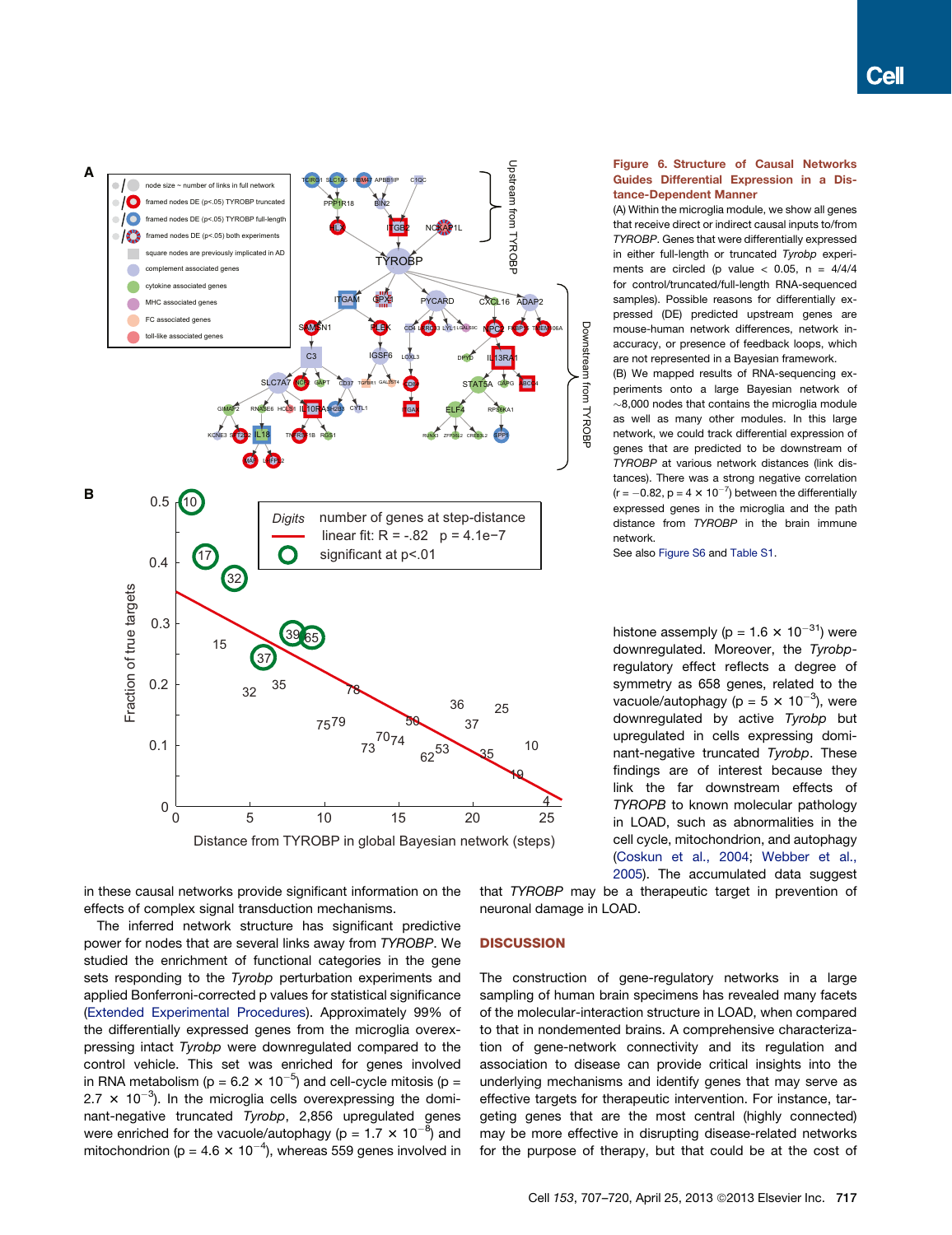more adverse effects. In summary, the utility of network-based approaches to complex disease includes the following: (1) elucidating the biological function and molecular context of a particular set of causal genes, (2) establishing a framework to map interaction between genes and network modules, (3) providing an objective filter for rank-ordering genes based on connectivity or other network features, (4) defining dynamic changes and corresponding causal regulators of the altered network structure associated with disease condition, (5) identifying modules and pathways causally related to disease, and (6) revealing tissue-to-tissue interactions that can aid in the identification of key target tissues for disease (Dobrin et al., 2009). The present study utilizes many of these network advantages to highlight and prioritize pathways and gene targets causally related to LOAD.

Our network-based integrative analysis not only highlighted the immune/microglia module as the molecular system most strongly associated with the pathophysiology of LOAD but also identified the key network regulators, including *TYROBP*. In a separate in vitro study, we have found that the microgliaexpressed  $TYROBP$  is directly involved in amyloid- $\beta$  turnover and neuronal damage (our unpublished data). Of interest, mutations in *TYROBP* or *TREM2* cause Nasu-Hakola disease (Bianchin et al., 2010), a rare Mendelian disease characterized by bone reabsorption dysfunction and chronic inflammatory neurodegeneration, leading to death in the fourth or fifth decade of life. The exact pathomechanism underlying Nasu-Hakola disease is still unclear, but it was hypothesized that failure of proper microglial clearance is causal for the lethal effect of neurodegeneration. Thus, dysfunctional immune/ microglia pathways might not be unique to LOAD. To test the generalization of this concept, we explored the connection of the immune/microglia module to Huntington disease (HD), another neurodegenerative disease. HD pathology, caused by expanded alleles of a variable stretch of trinucleotide (CAG) repeat length in *HTT* (The Huntington's Disease Collaborative Research Group, 1993), features astrogliosis and neurodegeneration of the striatum, prefrontal cortex, and hippocampus. We constructed molecular networks in the PFC from 194 HD patients genotyped for CAG allele size (see Extended Experimental Procedures) and found that the PFC version of the immune/microglia module was well conserved between LOAD and HD in terms of gene annotation (75% overlap, p value  $< 1 \times 10^{-300}$ ). This module, however, did not show any alteration in connectivity in HD brains compared to the disease-free controls used in our LOAD study. Moreover, through a PCA, we did not detect any gene-expression correlation of the HD brain immune/microglia module to expanded CAG repeat length ( $r = -0.05$ , FDR = 56%), a key biomarker for predicting HD severity (Gusella and MacDonald, 2006). Thus, based on the comparison to HD, the disease-related effect of the immune/microglia module appears to be specific to LOAD (and possibly Nasu-Hakola disease).

Immune activation in LOAD may have multifaceted activity: long-term use of nonsteroid anti-inflammatory drugs (NSAIDs) before onset of the disease decreases risk (Etminan et al., 2003), and microglia effector function via interfering with reactive oxygen production, cytokines, and complement cascade

members has been postulated to damage healthy neurons and synapses (Cameron and Landreth, 2010). Close association and positive feedback between amyloid- $\beta$  and microglia (Meyer-Luehmann et al., 2008) further cloud the cause and effect relationships of inflammation to disease progression. Without a causal framework for these observations, it is difficult to find optimal molecular targets that direct LOAD inflammation. Therefore, we integrated clinical factors with whole-genome genotype and molecular trait data to identify a network module containing several microglia-signaling cascades functionally related to the reactive oxygen burst during pathogen phagocytosis. We highlight the causal regulator *TYROBP* that exerts control over multiple genes within this module and pathways involved in LOAD, thus validating our network structure and its relevance to LOAD pathology. This approach appears to offer insights for drug-discovery programs that can affect neurodegenerative diseases, such as LOAD.

#### EXPERIMENTAL PROCEDURES

Raw gene-expression data together with information related to demographics, disease state, and technical covariates are available via the GEO database (GEO accession number GSE44772; GSE44768, GSE44770, and GSE44771). A brief description of key methods and sample description are provided below, whereas complete details are found in the Extended Experimental Procedures.

#### Data Sets and Sample Processing

We compiled six disease- and tissue-specific gene expression data sets consisting of 1,647 postmortem specimens from three brain regions (PCF [BA9], VC [BA17], and CB) in LOAD and nondemented subjects recruited through the HBTRC. Each subject was diagnosed at intake and via extensive neuropathology examination. Tissues were profiled on a custom-made Agilent 44K array of 39,579 gene-specific DNA probes, and each subject genotyped for 838,958 SNPs.

#### Molecular Networks and Causal Regulators

We constructed both multitissue and single-tissue coexpression networks from the top one-third ( $n = 13.193$ ) of the most variably expressed genes in each tissue and condition. We computed the MDC in LOAD brains as:

$$
\delta_{\Omega}(x,y) = \frac{\sum_{i=1}^{N-1} \sum_{j=i+1}^{N} k_{ij}^{x}}{\sum_{i=1}^{N} \sum_{j=i+1}^{N} k_{ij}^{x}}
$$

where  $k_{ii}$  is the connectivity between two genes *i* and *i* in a given network, and assessed the statistical significance through the FDR method. We constructed causal probabilistic Bayesian networks from individual coexpression modules and used brain *cis*-eSNPs as priors to infer directionality between nodes (see Figure S3). For this, we identified 11,318 unique *cis*-eSNPs transcripts at FDR of 10% (Extended Experimental Procedures), all listed in Table S1. The Bayesian inference allowed us to compute the causal regulators of the differential connectivity in individual modules by examining the number of N-hob downstream nodes.

#### Mouse Microglia Cultivation, Cell Transduction, and RNA **Sequencing**

Genome-wide gene expression of messenger RNA (mRNA) from cultivated microglia cells overexpressing intact or genetically modified *TYROBP* was sequenced with a TruSeq Kit for RNA capture and HiSeq 2000 for the sequencing. Read mapping was done with the TopHat (Trapnell et al., 2009) RNA-seq aligner.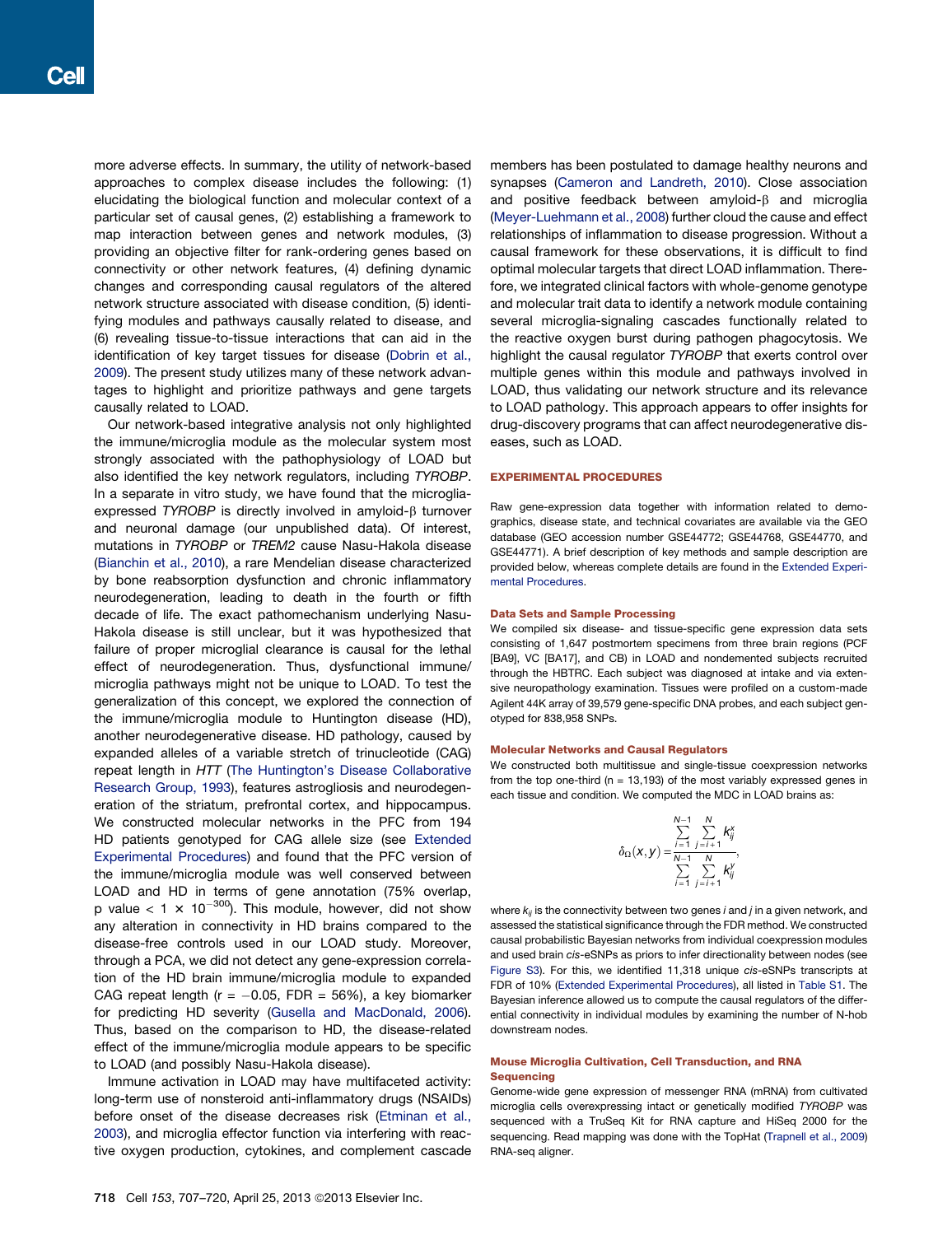#### ACCESSION NUMBERS

Raw gene-expression data together with information related to demographics, disease state, and technical covariates are available via the GEO database (GEO accession number GSE44772; see also accession numbers GSE44768, GSE44770, and GSE44771).

#### SUPPLEMENTAL INFORMATION

Supplemental Information includes Extended Experimental Procedures, six figures, and one table and can be found with this article online at http://dx. doi.org/10.1016/j.cell.2013.03.030.

#### ACKNOWLEDGMENTS

H.N. and L.-G.B. were supported by the Hertie-Foundation and the Deutsche Forschungsgemeinschaft (FOR1336, SFB704, KFO177). H.N. is a member of the DFG-funded excellence cluster ImmunoSensation. We thank Jessica Schumacher and Rita Hass for technical assistance. We are grateful to the HBTRC for the generous gift of human postmortem brain samples. The authors are also grateful to the participants in the Religious Orders Study and the Memory and Aging Project. This work is supported by the National Institutes of Health (R01 AG034504, R01 AG030146, P30 AG10161, R01 AG17917, R01 AG15819, K08 AG034290, P30 AG10161, R01 AG11101, and NS032765), the Illinois Department of Public Health, and start-up funding from the University of Miami, Miller School of Medicine. J.M., A.A.P., C.Z., T.X., R.D., E.F., S.M., M.N., C.M., and D.J.S. are employees and shareholders of Merck & Co., Inc. J.R.L. is an employee and shareholder of Novartis.

Received: April 11, 2012 Revised: October 17, 2012 Accepted: March 22, 2013 Published: April 25, 2013

#### REFERENCES

Ansari, M.A., and Scheff, S.W. (2010). Oxidative stress in the progression of Alzheimer disease in the frontal cortex. J. Neuropathol. Exp. Neurol. *69*, 155–167.

Bayés, A., van de Lagemaat, L.N., Collins, M.O., Croning, M.D., Whittle, I.R., Choudhary, J.S., and Grant, S.G. (2011). Characterization of the proteome, diseases and evolution of the human postsynaptic density. Nat. Neurosci. *14*, 19–21.

Bertram, L., Lill, C.M., and Tanzi, R.E. (2010). The genetics of Alzheimer disease: back to the future. Neuron *68*, 270–281.

Bettens, K., Sleegers, K., and Van Broeckhoven, C. (2013). Genetic insights in Alzheimer's disease. Lancet Neurol. *12*, 92–104.

Bianchin, M.M., Martin, K.C., de Souza, A.C., de Oliveira, M.A., and Rieder, C.R. (2010). Nasu-Hakola disease and primary microglial dysfunction. Nat. Rev. Neurol. *6*, 193–201.

Boyles, J.K., Pitas, R.E., Wilson, E., Mahley, R.W., and Taylor, J.M. (1985). Apolipoprotein E associated with astrocytic glia of the central nervous system and with nonmyelinating glia of the peripheral nervous system. J. Clin. Invest. *76*, 1501–1513.

Braak, H., and Braak, E. (1991). Neuropathological stageing of Alzheimerrelated changes. Acta Neuropathol. *82*, 239–259.

Brookmeyer, R., Johnson, E., Ziegler-Graham, K., and Arrighi, H.M. (2007). Forecasting the global burden of Alzheimer's disease. Alzheimers Dement. *3*, 186–191.

Cameron, B., and Landreth, G.E. (2010). Inflammation, microglia, and Alzheimer's disease. Neurobiol. Dis. *37*, 503–509.

Cechetto, D.F., Hachinski, V., and Whitehead, S.N. (2008). Vascular risk factors and Alzheimer's disease. Expert Rev. Neurother. *8*, 743–750.

**Cell** 

Chen, Y., Zhu, J., Lum, P.Y., Yang, X., Pinto, S., MacNeil, D.J., Zhang, C., Lamb, J., Edwards, S., Sieberts, S.K., et al. (2008). Variations in DNA elucidate molecular networks that cause disease. Nature *452*, 429–435.

Corder, E.H., Saunders, A.M., Strittmatter, W.J., Schmechel, D.E., Gaskell, P.C., Small, G.W., Roses, A.D., Haines, J.L., and Pericak-Vance, M.A. (1993). Gene dose of apolipoprotein E type 4 allele and the risk of Alzheimer's disease in late onset families. Science *261*, 921–923.

Coskun, P.E., Beal, M.F., and Wallace, D.C. (2004). Alzheimer's brains harbor somatic mtDNA control-region mutations that suppress mitochondrial transcription and replication. Proc. Natl. Acad. Sci. USA *101*, 10726–10731.

Dobrin, R., Zhu, J., Molony, C., Argman, C., Parrish, M.L., Carlson, S., Allan, M.F., Pomp, D., and Schadt, E.E. (2009). Multi-tissue coexpression networks reveal unexpected subnetworks associated with disease. Genome Biol. *10*, R55.

Dodel, R.C., Hampel, H., and Du, Y. (2003). Immunotherapy for Alzheimer's disease. Lancet Neurol. *2*, 215–220.

Duda, R.O., Hart, P.E., and Stork, D.G. (2000). Pattern Classification, Second Edition (New York: John Wily & Sons, Inc.).

Emilsson, V., Thorleifsson, G., Zhang, B., Leonardson, A.S., Zink, F., Zhu, J., Carlson, S., Helgason, A., Walters, G.B., Gunnarsdottir, S., et al. (2008). Genetics of gene expression and its effect on disease. Nature *452*, 423–428.

Etminan, M., Gill, S., and Samii, A. (2003). Effect of non-steroidal antiinflammatory drugs on risk of Alzheimer's disease: systematic review and meta-analysis of observational studies. BMJ *327*, 128.

Guerreiro, R., Wojtas, A., Bras, J., Carrasquillo, M., Rogaeva, E., Majounie, E., Cruchaga, C., Sassi, C., Kauwe, J.S., Younkin, S., et al.; Alzheimer Genetic Analysis Group. (2013). TREM2 variants in Alzheimer's disease. N. Engl. J. Med. *368*, 117–127.

Gusella, J.F., and MacDonald, M.E. (2006). Huntington's disease: seeing the pathogenic process through a genetic lens. Trends Biochem. Sci. *31*, 533–540.

Huang, Y., and Mucke, L. (2012). Alzheimer mechanisms and therapeutic strategies. Cell *148*, 1204–1222.

Jonsson, T., Atwal, J.K., Steinberg, S., Snaedal, J., Jonsson, P.V., Bjornsson, S., Stefansson, H., Sulem, P., Gudbjartsson, D., Maloney, J., et al. (2012). A mutation in APP protects against Alzheimer's disease and age-related cognitive decline. Nature *488*, 96–99.

Jonsson, T., Stefansson, H., Steinberg, S., Jonsdottir, I., Jonsson, P.V., Snaedal, J., Bjornsson, S., Huttenlocher, J., Levey, A.I., Lah, J.J., et al. (2013). Variant of TREM2 associated with the risk of Alzheimer's disease. N. Engl. J. Med. *368*, 107–116.

Li, G.F., Bien-Ly, N., Andrews-Zwilling, Y., Xu, Q., Bernardo, A., Ring, K., Halabisky, B., Deng, C., Mahley, R.W., and Huang, Y. (2009). GABAergic interneuron dysfunction impairs hippocampal neurogenesis in adult apolipoprotein E4 knockin mice. Cell Stem Cell *5*, 634–645.

Luchsinger, J.A. (2008). Adiposity, hyperinsulinemia, diabetes and Alzheimer's disease: an epidemiological perspective. Eur. J. Pharmacol. *585*, 119–129.

Mani, K.M., Lefebvre, C., Wang, K., Lim, W.K., Basso, K., Dalla-Favera, R., and Califano, A. (2008). A systems biology approach to prediction of oncogenes and molecular perturbation targets in B-cell lymphomas. Mol. Syst. Biol. *4*, 169.

Meyer-Luehmann, M., Spires-Jones, T.L., Prada, C., Garcia-Alloza, M., de Calignon, A., Rozkalne, A., Koenigsknecht-Talboo, J., Holtzman, D.M., Bacskai, B.J., and Hyman, B.T. (2008). Rapid appearance and local toxicity of amyloid-beta plaques in a mouse model of Alzheimer's disease. Nature *451*, 720–724.

Morawski, M., Brückner, G., Jäger, C., Seeger, G., Matthews, R.T., and Arendt, T. (2012). Involvement of perineuronal and perisynaptic extracellular matrix in Alzheimer's disease neuropathology. Brain Pathol. *22*, 547–561.

Murray, I.V., Proza, J.F., Sohrabji, F., and Lawler, J.M. (2011). Vascular and metabolic dysfunction in Alzheimer's disease: a review. Exp. Biol. Med. (Maywood) *236*, 772–782.